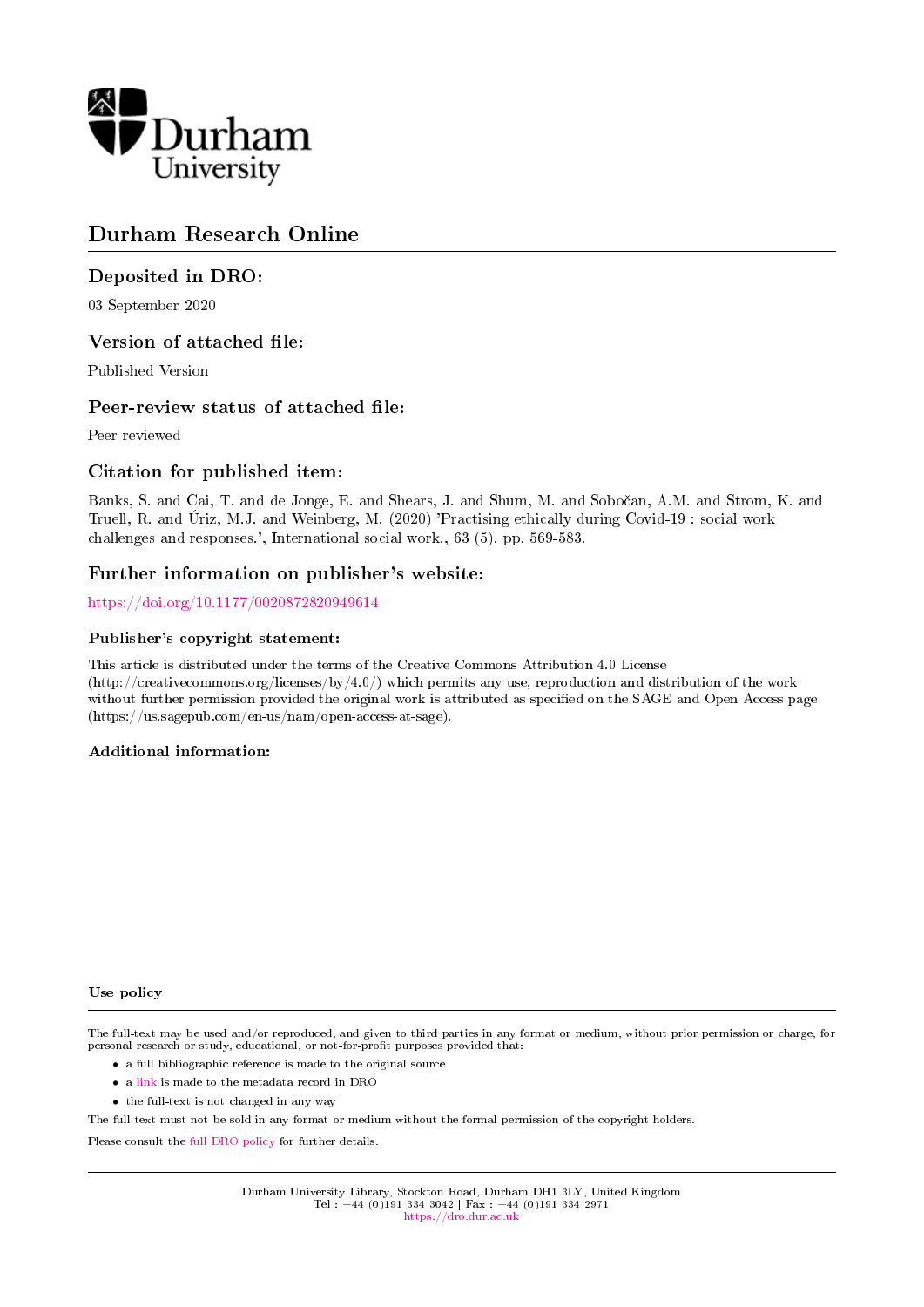*Article*



# **Practising ethically during COVID-19: Social work challenges and responses**

*International Social Work* 2020, Vol. 63(5) 569–583  $\circledcirc$  The Author(s) 2020



DOI: 10.1177/0020872820949614 Article reuse guidelines: [sagepub.com/journals-permissions](https://uk.sagepub.com/en-gb/journals-permissions) [journals.sagepub.com/home/isw](https://journals.sagepub.com/home/isw)



**Sarah Banks** Durham University, UK

**Tian Cai** Durham University, UK

**Ed de Jonge** University of Applied Sciences, The Netherlands

**Jane Shears** British Association of Social Workers & IFSW Ethics Commission, UK

**Michelle Shum** Hong Kong Baptist University, Hong Kong

**Ana M. Sobočan** University of Ljubljana, Slovenia

**Kim Strom** University of North Carolina at Chapel Hill, USA

**Rory Truell** IFSW Secretary-General, Switzerland

**María Jesús Úriz** Public University of Navarre, Spain

# **Merlinda Weinberg**

Dalhousie University, Canada

**Corresponding author:**

Sarah Banks, Department of Sociology, Durham University, Durham DH1 3HN, UK. Email: [s.j.banks@durham.ac.uk](mailto:s.j.banks@durham.ac.uk)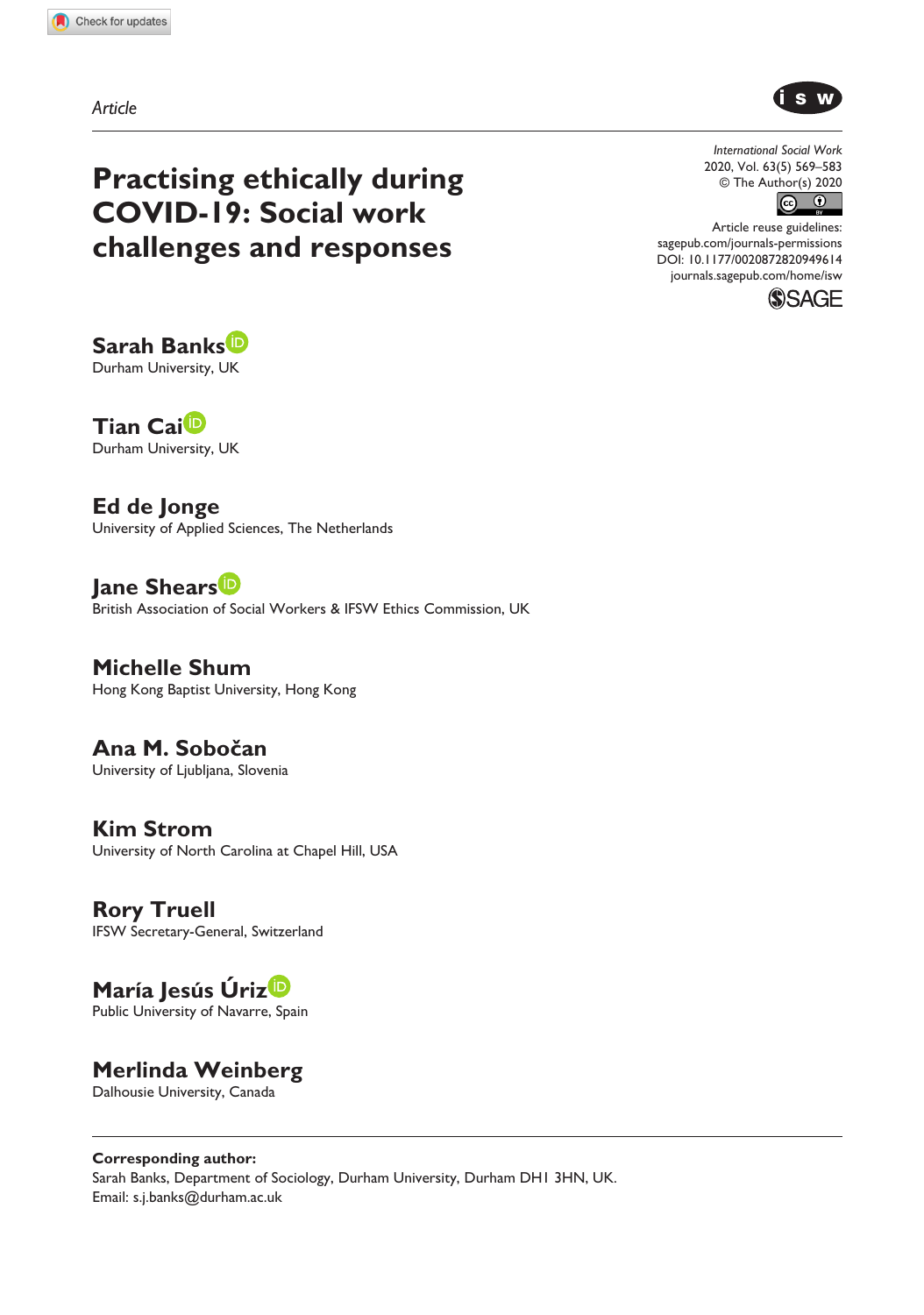### **Abstract**

This article draws on findings of an international study of social workers' ethical challenges during COVID-19, based on 607 responses to a qualitative survey. Ethical challenges included the following: maintaining trust, privacy, dignity and service user autonomy in remote relationships; allocating limited resources; balancing rights and needs of different parties; deciding whether to break or bend policies in the interests of service users; and handling emotions and ensuring care of self and colleagues. The article considers regional contrasts, the 'ethical logistics' of complex decision-making, the impact of societal inequities, and lessons for social workers and professional practice around the globe.

### **Keywords**

COVID-19, ethical logistics, ethics, inequities, pandemic, social work

# **Introduction: Ethics and COVID-19**

COVID-19 radically changed many aspects of people's lives and livelihoods during the first half of 2020. Conditions have worsened for those with whom social workers usually work – people already on the margins of society, suffering poor health, poverty, racism and other forms of oppression and inequality. Social isolation has increased, jobs have disappeared and some social services have been reduced. Social workers have struggled to continue to do their work – having to adapt and innovate to meet new needs and reprioritise the most urgent and important aspects of their roles.

The pandemic raises many political, professional and personal challenges for policymakers, social workers and people who use social work services. At the heart of these challenges lie ethical questions such as the following:

- What kind of society do we value?
- How should we weigh the state of the economy against population health, or individual freedom against the public good?
- Who should be allocated scarce ventilators, hospital beds, food parcels, foster care or a place in a domestic violence shelter?
- How do we decide whether it is more caring and responsible to visit an isolated older person, or to stay away?

These are questions about matters of rights, responsibilities, justice, community, solidarity and care. In this article, we consider the ways in which these questions have implications for social work practice, particularly as they are answered by governments, employers, citizens and social workers themselves. We also reflect on how social work's core ethical values based on human rights, social justice and professional integrity (International Federation of Social Workers [IFSW], 2018) influenced the responses of social workers to the conditions created by the pandemic and may bring them into dialogue or conflict with health care and other professionals (McAuliffe, 2014).

# **The study**

In May 2020, a group of social work academics in partnership with the IFSW conducted a study to gain a snapshot of the ethical challenges faced by social workers globally. Against a backdrop of diversity in the nature and practice of social work, the study took place at a point in time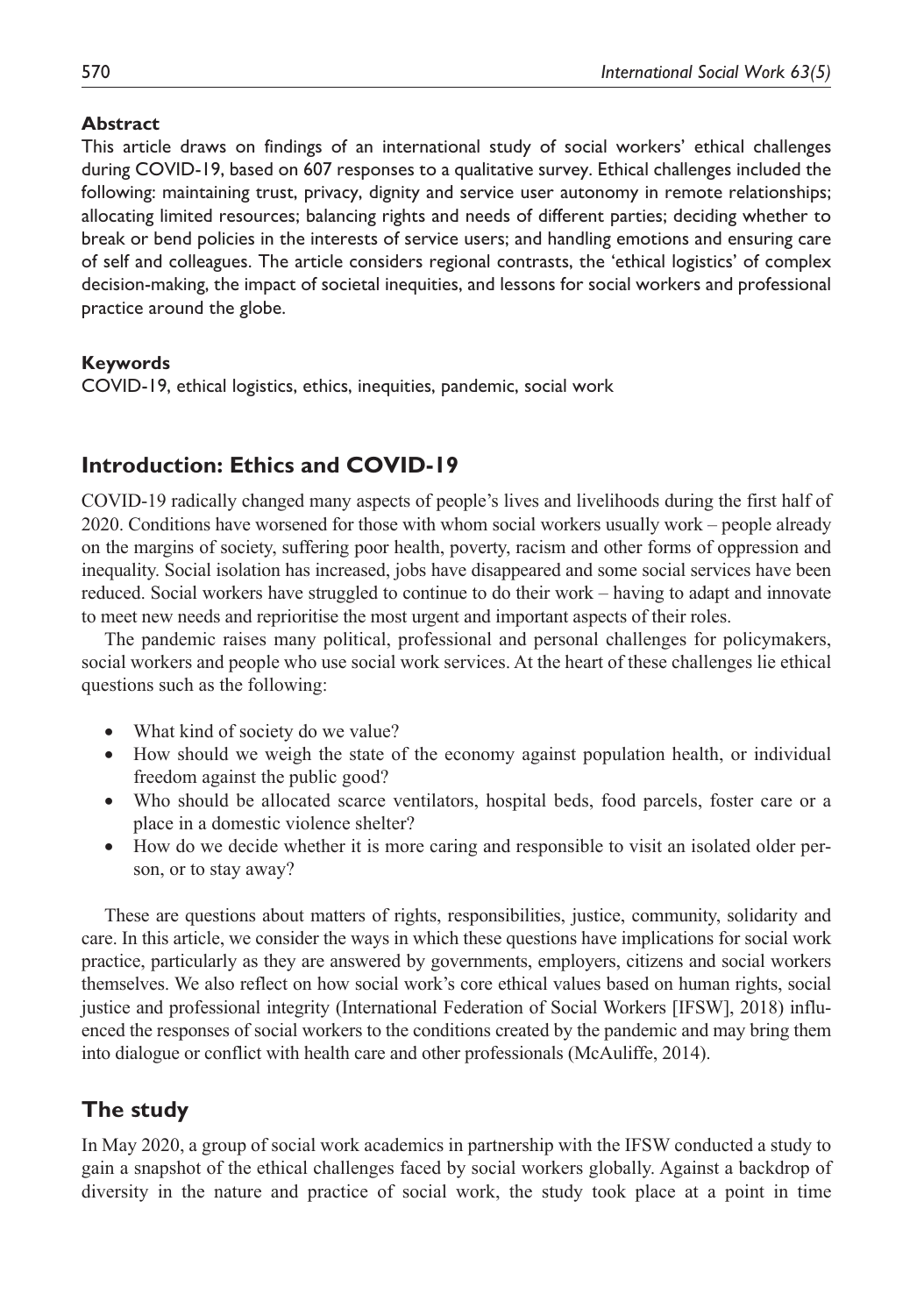characterised by variation across regions and nations in the impact of the virus and national responses. Some countries had imposed strict stay-at-home orders, while others had partial lockdowns or only limited precautionary measures. The respondents, therefore, represent social workers in a wide range of situations, although the study is based on information given at one point in time (6–18 May 2020).

There have been several international surveys and reports on how social workers are responding during the pandemic (e.g. IFSW, 2020; Truell, 2020), and many country-specific reports from member associations of IFSW (see [www.ifsw.org/updated-information-on-ifsw-and-the-covid-](www.ifsw.org/updated-information-on-ifsw-and-the-covid-19-virus)[19-virus\)](www.ifsw.org/updated-information-on-ifsw-and-the-covid-19-virus). The aim of this study was to focus specifically on the ethical dimensions of social workers' everyday practice amid COVID-19. It sheds a spotlight on the often-invisible labour undertaken by social workers to respect people's rights, weigh up risks, be fair and compassionate, and advocate for socially just change.

Our aim was to gain qualitative insights into matters relating to ethics in practice, rather than quantify the incidence of different types of ethical challenge. The objectives were to understand and identify the specific ethical challenges arising in the circumstances of COVID-19; how social workers were responding; the moral impact on social workers; and what further guidance could be given to support ethical decision-making in a crisis.

#### **Study methods**

An online survey form was used to ask two main questions (see Banks et al., 2020, for more details):

- 1. Briefly describe some of the ethical challenges you are facing/have faced during the COVID-19 outbreak.
- 2. Please give more details of a particular situation you found ethically challenging.

Ethical challenges were described as 'situations that give you cause for professional concern, or when it is difficult to decide what is the right action to take'.

Invitations to participate were distributed electronically by IFSW and research team members via national and provincial associations and other professional and academic networks. Responses were received from 505 social workers, including 74 social work students, and several social work academics. Several of these responses were based on phone/video interviews using the survey questions. In addition to the 505 survey responses, 11 interviews were undertaken in Hong Kong, China, with social workers/managers. The Japanese Federation of Social Workers also translated one question about what ethical challenges were being faced, and 91 additional responses were received via the four Japanese associations. The Hong Kong and Japanese responses were analysed along with the 505 main survey responses, making a total of 607.

The original online survey form was available in Chinese (simple and complex), Dutch, English, French, Spanish and Slovenian. This inevitably influenced the responses gained from different parts of the world, details of which are given in the report (Banks et al., 2020). Respondents came from 54 countries. Almost 80percent self-identified as female, with over half having more than 11years' experience in social work. The respondents are not a representative sample, and we need to bear in mind that people replying would tend to be those with awareness of the study, Internet access, familiarity with the languages of the survey, and for whom the idea of 'ethical challenges' resonated.

Research team members shared the task of undertaking preliminary analyses of survey responses, with those in languages other than English being read and summarised by native speakers. Questions of meaning and translation were checked within the group. One controversial issue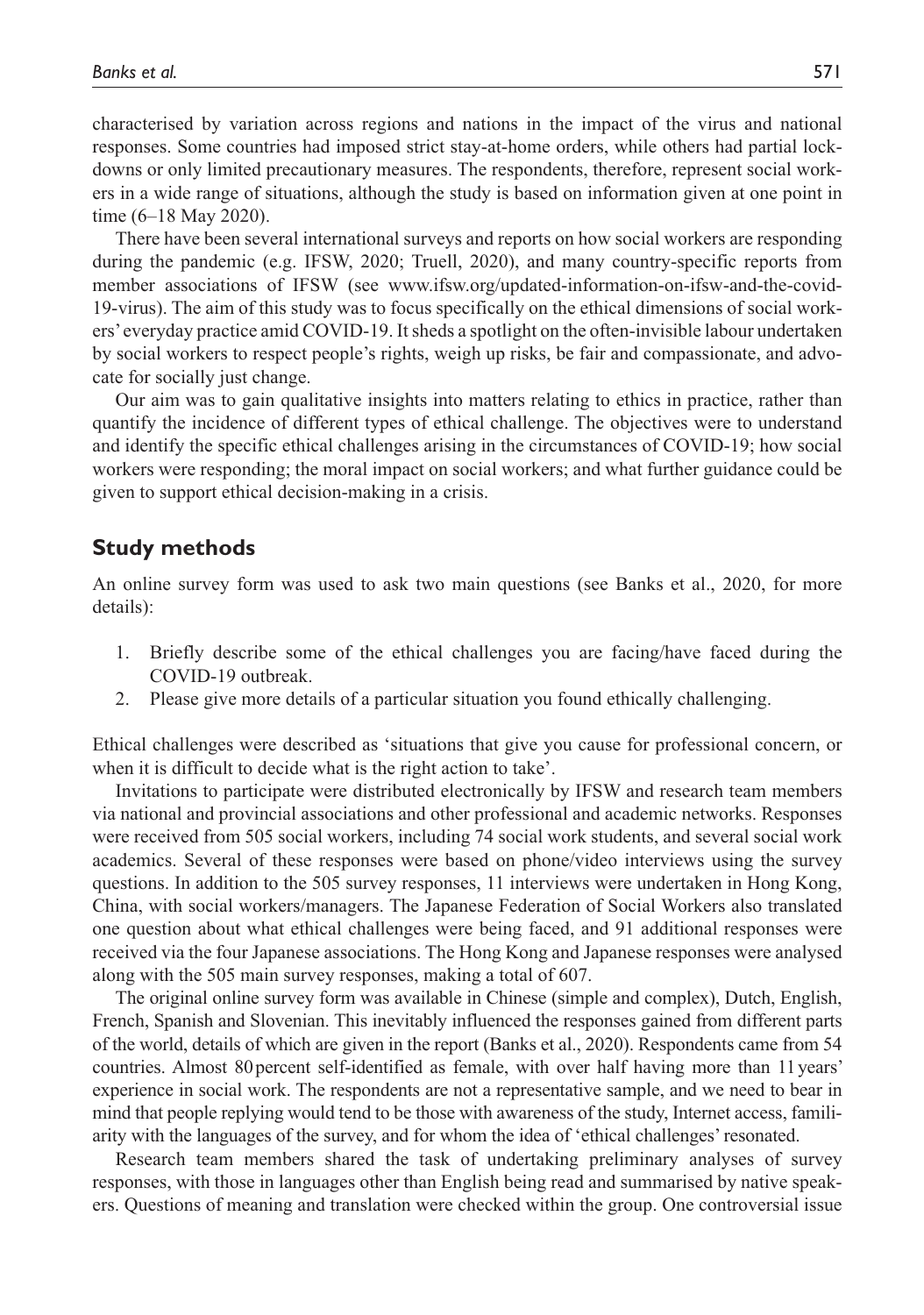was how to refer to people who use or need social work services. Terminology varies between countries and organisations – including 'clients', 'patients', 'customers', 'consumers', 'people with experience', 'experts by experience' or simply 'people'. To avoid cumbersome or ambiguous language, we decided to speak of 'service users' in publications about the research (except when we are quoting respondents who used different terms). We recognise that the people we are referring to are people first and users/potential users of services second.

### **The variety of ethical challenges for social workers**

Based on our analysis of the responses, we identified six key themes relating to social workers' ethical challenges, as summarised below. A much fuller discussion of each theme, illustrated with specific examples from the survey respondents, can be found in the research report (Banks et al., 2020):

# *Creating and maintaining trusting, honest and empathic relationships via phone or Internet with due regard to privacy and confidentiality, or in person with protective equipment*

It is difficult to stay in contact with clients with lockdown in place . . . Our clients in townships and rural areas and informal settlements live in unhygienic circumstances . . . Yet telephonic counselling is challenging due to poor reception. Many clients also change their cell phone numbers so you can't get them. None of them have landlines. Skype, etc, is not viable due to data costs and reception. (Social worker, South Africa)

The most common issue raised worldwide reflected the difficulties caused by physical distancing requirements, particularly 'teleworking' from home via phone and Internet when privacy could not be ensured due to the presence of social workers' and/or service users' family members. Furthermore, some service users could not access or use the technology. Social workers reported difficulties with video calls, being unable to evaluate conditions in a home or detect potentially abusive relationships without being able to see people, look them in the eye, or smell and feel the living space. Even when face-to-face meetings could take place, the use of personal protective equipment (PPE) impeded communication, the ability to pick up non-verbal cues, the experience of empathy and the possibility of using touch as a gesture of caring or reassurance.

# *Prioritising service user needs and demands, which are greater and different due to the pandemic, when resources are stretched/unavailable and full assessments are often impossible*

We are running into many cases of depression, anxiety and homeless people, without medical plans and without family members. Worse still, on many occasions we have contacted many government agencies to seek help for our service users and we have no response. (Social worker, Puerto Rico)

Ensuring fair distribution of material resources and social worker time is always an issue in social work. However, in pandemic conditions, this became much more challenging and distressing, as demands increased while some services closed or were restricted, and social workers were instructed to prioritise urgent situations. Without being able to do home visits or face-to-face meetings, social workers reported it was much more difficult to assess needs fairly.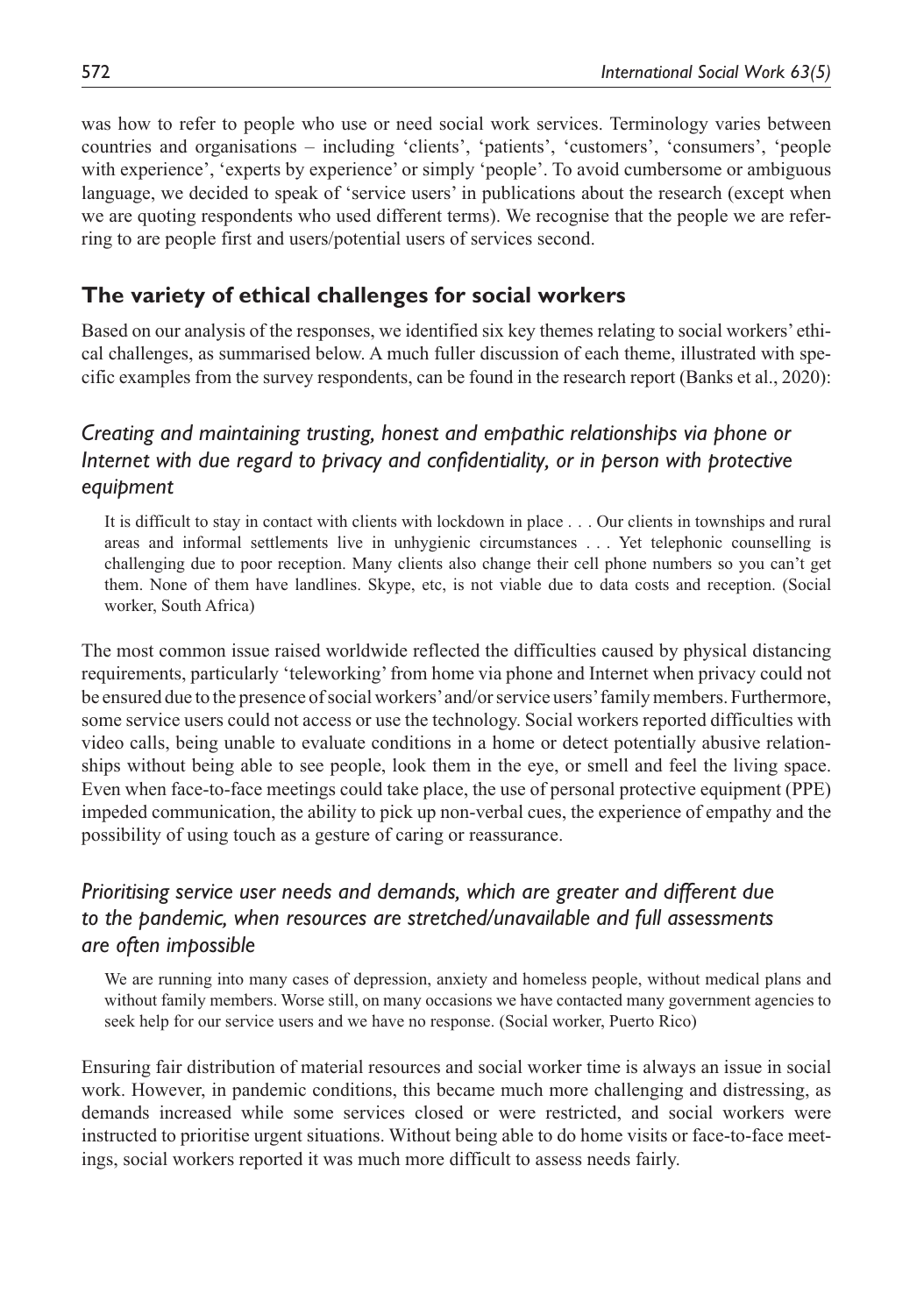### *Balancing service user rights, needs and risks against personal risk to social workers and others, in order to provide services as well as possible*

Some looked after children are highly stressed by the Covid-19 outbreak and being creative and flexible around supporting them is very important in my view. (Social worker, UK)

Undertaking risk assessments and managing risk (including risk to self) is an expected part of social workers' roles. However, in COVID-19 conditions, many everyday social work activities (home visits, face-to-face meetings, escorting service users, working in residential settings) have become regarded as risky in terms of spreading or contracting the virus. Deciding when to have face-to-face contact, whether to breach government or agency policies and guidelines, weighing up the social welfare needs of service users against the health risks to all concerned (including the workers' families) were commonly expressed ethical challenges.

### *Deciding whether to follow national and organisational policies, procedures and guidance (existing or new) or to use professional discretion in circumstances where the policies seem inappropriate, confused or lacking*

To what extent am I allowed to trust my common sense and professional senses and not follow these guidelines? (Social worker, The Netherlands)

Many social workers were strongly critical of government and agency policies and rules, particularly newly created procedures for operating during the pandemic, which diminished service users' rights to receive services and assessments or to give consent for interventions. In some cases, they reported deciding to break rules to visit an isolated person, transport foster children in their own cars, purchase protective equipment for service users with their own money or arrange hospital payments through their own bank accounts.

### *Acknowledging and handling emotions, fatigue and the need for self-care, when working in unsafe and stressful circumstances*

We are feeling helpless, pointless, unheard and unsupported . . . Hospital management are absolutely failing to back up the multi-disciplinary team. Social workers are broken down. (Hospital social worker, Malta)

As would be expected in crisis conditions, social workers reported heightened emotions, ranging from fear and anxiety (about health risks), through grief and sadness (at people's loss and poor living conditions), to guilt and shame (at not being able to do more). They found particularly distressing occasions when they could not visit people in need and when they knew they were complicit in dangerous and unjust practices, such as supporting the discharge of hospital patients to care homes without the patients or care home staff and residents being tested for COVID-19. Feelings of stress and exhaustion and not being valued or recognised as key workers were commonplace. Some respondents reported more positive emotions, including joy and pride, when a risky practice was successful or a service user turned a corner.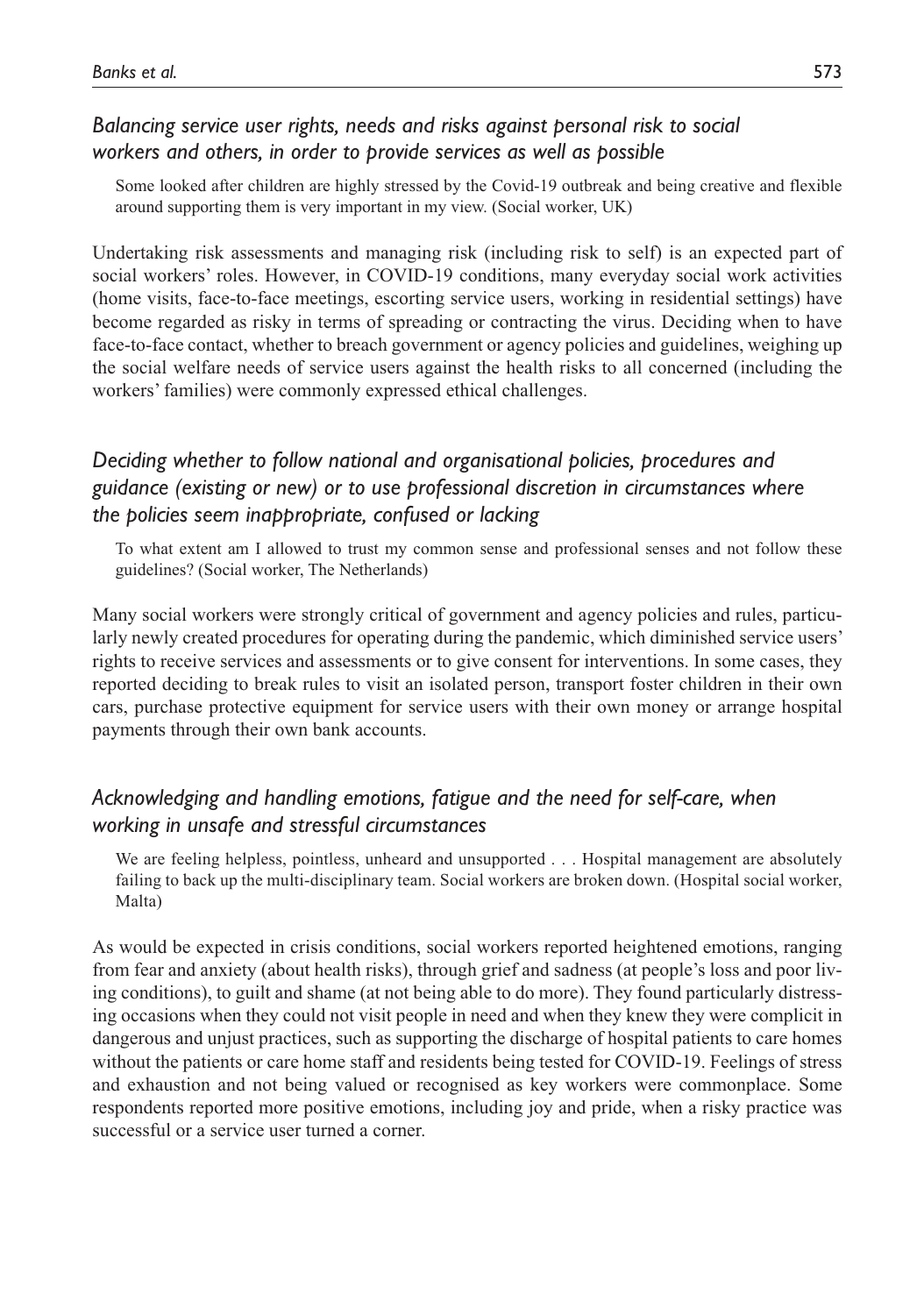### Using the lessons learned from working during the pandemic to rethink social *work in the future*

I understand my country's system is not as efficient compared to others, [it has a] lack of resources unlike other countries. But the system we have needs to step up further with or without Covid. As a social worker, it is not a work of one, it needs togetherness and cooperation from different agencies to help with the decision making. (Social worker, Brunei)

In their replies to the study questions, the majority of respondents focused on their immediate ethical challenges and ways in which systems could be improved to support them in the here and now. However, several used the opportunity to step back and consider how social work services could be better equipped to operate in future pandemics and other crises. They also noted the need for strengthened social welfare systems, better inter-disciplinary work, more integrated health, social care and economic support systems and the need for greater recognition of the social work role.

Having briefly outlined the main types of ethical challenge faced by social workers, we will now discuss in more depth several issues identified by the research team as worthy of further exploration. These relate to the similarities and differences in the ethical challenges faced by social workers in different regions; the complex 'logistics' of ethical decision-making and sustaining ethical practice during the pandemic; the exacerbation of gross inequities in societies worldwide caused by the pandemic and government responses; and the need to rethink and reconstruct social work for the future.

#### **Regional similarities and differences**

One of the questions the research team wished to explore was the extent to which social workers in different countries or regions experienced distinctive ethical challenges, influenced perhaps by culture, type of political and social welfare regime, and the way that social work is practised. Might differences in the balance of service provision by state, private or non-governmental organisations, or the balance of community work, group work or case work be reflected in the challenges reported by respondents? We concluded that all of these factors contributed to the context in which ethical challenges occurred and the options for resolving them, but the actual ethical concerns expressed by social workers (relating to rights, dignity and fairness, for example), were remarkably similar across countries and cultures.

In regions, countries and neighbourhoods with poor social infrastructure, sanitation, housing and income levels, social workers often undertake more social and community development work. During the pandemic this appears to have intensified. In Pakistan, for example, a social worker from a non-governmental organization (NGO) reported that 'Many older people in Pakistan are illiterate and religious. They did not accept the existence of COVID-19, regarding it as "fake news" and flouting the lock-down'. This social worker was distributing food and hygiene products to vulnerable groups, and his challenge, as a young man, was in trying to educate older people about how to take precautions against the virus. While this may seem a world away from urban Japan, a Japanese social worker working in a centre for people with disabilities reported a similar challenge: 'Some of our clients cannot fully comprehend COVID-19 risks and behavioural restrictions are stressful for them, therefore to prevent them wandering around and getting infected, we have to act proactively.' Staff quickly prepared a business continuation plan, constantly revising it according to the situation and letting service users and their families know about changes.

Concern about digital work becoming the norm was expressed as much in North America and Europe, where the use of 'teleworking' and agile working was common before the pandemic, as it was in Latin America, Africa and South Asian countries, where Internet connections are poor or non-existent for more people. As a social worker in Puerto Rico commented,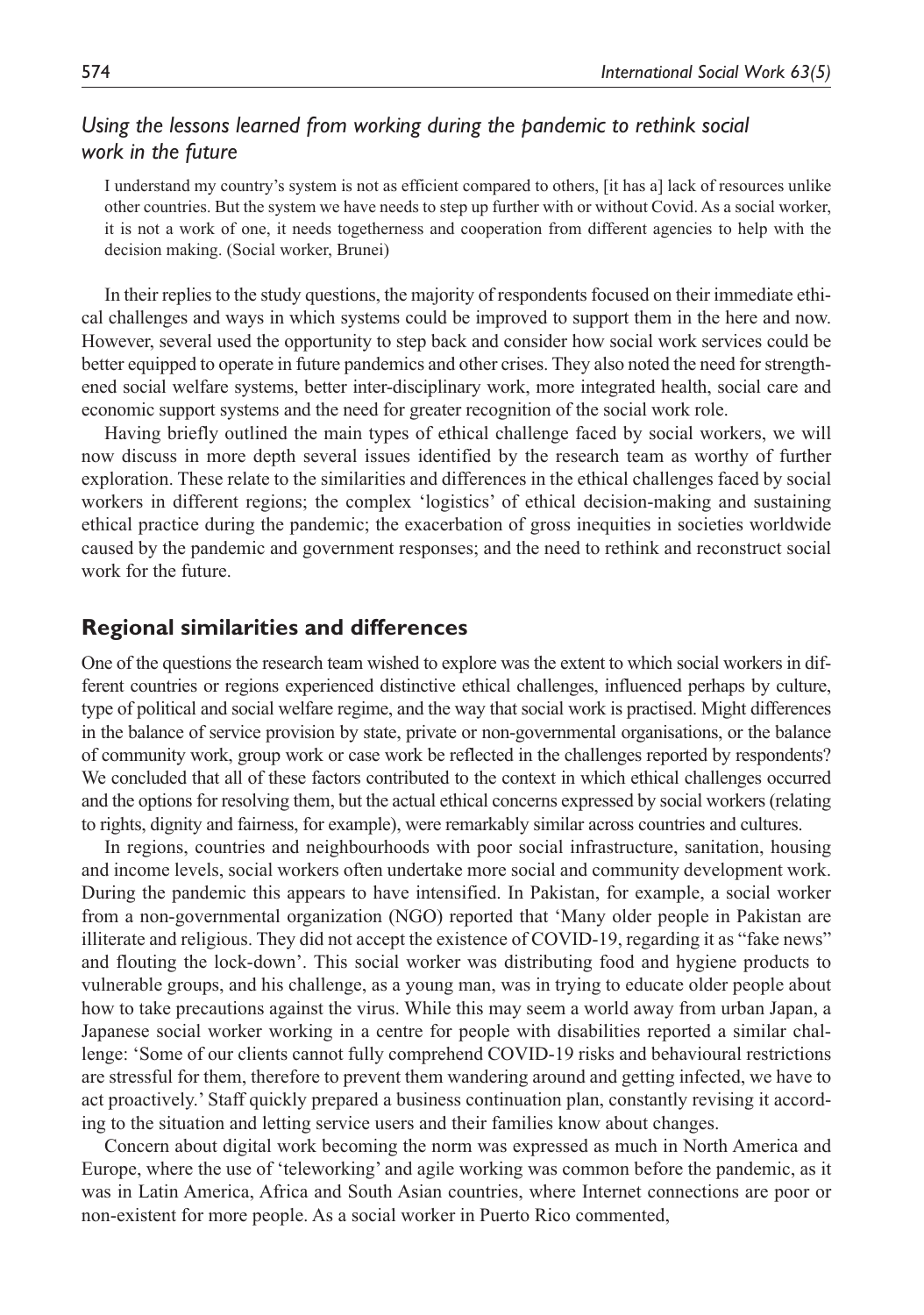Some colleagues do not even have wifi to connect, and use the hotspot of their cell phone . . . those [service users] who do not have the means and do not have technology, may need to attend our offices . . . because they do not have . . . the financial and technical resources to use video conferencing.

In other places like this part of Puerto Rico, without access to the technology, some respondents reported continued face-to-face or in-home service delivery, giving rise to greater health risks for both social workers and service users. Even in places with good levels of technology, social workers reported efforts to keep offices and centres open where possible and resume services to people in greatest need. In a Hong Kong Community Service Centre, for example, due to social workers' concerns about the mental health effects of social isolation on older service users, many of whom do not use the Internet, some groups and programmes were restarted relatively quickly with physical distancing measures in place.

In many Asian, Latin American and African countries, not only did social workers offer education about hygiene and distribution of masks and sanitising products, but some were also involved in testing for COVID-19 and contact-tracing in local communities. In mainland China, for example, social workers were called upon by the government to help implement the lockdown, including taking residents' temperatures, checking digital health codes and making home visits to trace suspected cases and their contacts. While in China this role may be hard to contest, in some other countries social workers noted that their skills and expertise were not being properly respected, as they were being asked to take on basic public health roles when they are qualified in making therapeutic, clinical and community development interventions.

Despite great variation in social work roles and practice contexts internationally, many similar ethical struggles were reported. Common ethical challenges involved respecting people's rights and dignity when it is difficult to meet them or see their faces; fairly prioritising scarce resources; securing or improving living conditions; and challenging injustice in policies and practice. Although social workers in various settings and parts of the world acted differently when faced with the same ethical issue (e.g. the Pakistani social worker provided equipment and offered education to users of services, whereas the Japanese social worker also produced a business plan), their accounts showed many of them making great efforts to make considered decisions and take what they considered to be the right actions in the circumstances. Several social workers also expressed distress when political messages undermined professional guidance and put service users at risk, a factor that would particularly affect those under populist regimes, where political leaders denied the seriousness of the pandemic.

### **The logistics of practising ethically**

I am seeing the task of carrying on delivering social work during this period as a kind of intriguing puzzle that loads of very creative and determined people are trying to solve. (Independent social worker, UK)

The impact of the pandemic has, on the one hand, sharpened the focus on existing structural inequalities, disadvantage and human rights violations, while simultaneously creating an altered reality within which social workers negotiate practice. As discussed earlier, the 'new normal' in emergency pandemic conditions (as opposed to what might be a post-pandemic 'new normal') entails curtailing service users' rights, greater restriction and rationing of services. This occurs within a climate where taken-for-granted features of a social worker's every day role (home visits, face-to-face meetings, case conferences or referral to community-based services) entails consideration of numerous hitherto unexpected where taken-for-granted features of a social worker's every day role (home visits, face-to-face meetings, case conferences or referral to communitybased services) entails consideration of numerous hitherto unexpected risks. The practical effort required to arrange and conduct a virtual or real home visit or meeting is matched by the ethical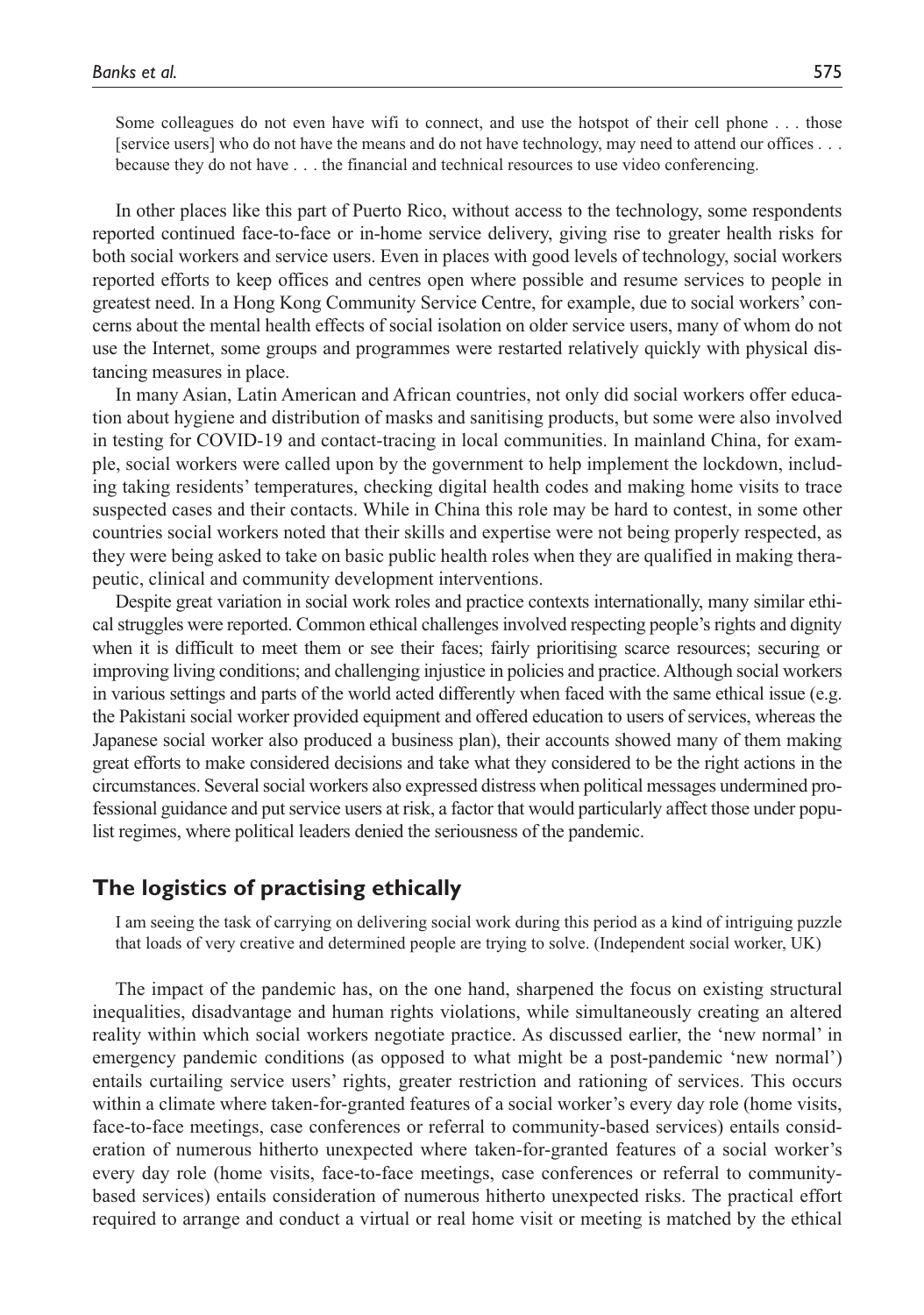work on the part of social workers and their managers to identify possible courses of action, judge which proposed course of action is right in the circumstances, decide whether and how to implement it, and then handle the emotions and stress it may generate for all concerned.

One way of encapsulating the complexity and strategic aspects of this process might be to think of it as involving a kind of 'ethical logistics'. Logistics is a term used, originally in a military context, to refer to 'the procurement, maintenance and transport of materials, people and facilities' (Subramanian, 2018: 154). It is used in many fields, from disaster management to health care (Blandine et al., 2018), and certainly applies to the marshalling of equipment, medicines, facilities and expertise that has been taking place in all countries during COVID-19. Using the concept of logistics in the context of ethical decision-making in social work highlights the complexities and difficulties of this process, which requires the assembling of psychological, emotional and material resources strategically in the right place, at the right time, for the right reasons. In social work ethics, we tend to draw on concepts such as 'professional ethical wisdom' or 'ethics work' (Banks, 2016, 2018) to encapsulate the combination of ethical sensitivity, reasoning, emotion, identity and performance work that goes into the process of being an ethical practitioner and acting ethically. However, 'ethical logistics', used in a quasi-metaphorical sense, draws attention to the complexity of assembling all the pieces of the puzzle, the strategic work required to put them together and the interconnectedness of the practical and ethical components of any decision. It may not be the metaphor that fits the accounts given by all the study respondents, but it is one worth considering as a way of understanding ethical practice at this time. It emphasises the hard work, the many factors to be taken into account, the increased number of stakeholders that may be involved, and the need for thoughtfulness, forward planning and time to work things out ethically and practically.

Many accounts given by study respondents focused more on the practical side of implementing a difficult decision that has ethical implications, rather than the process of ethical reasoning that led to the decision or that could be used to justify the decision. However, practical and ethical aspects of a decision are inevitably intertwined and inseparable. An account given by a UK social worker illustrates the logistics of ethical practice in action, showing how a decision to move children into foster care during lockdown was implemented and highlighting some of the micro-decisions that would not normally be considered. The following is our summary of the social worker's account, with some of the worker's own words in quotation marks, and our brief commentary on the ethical work done by the social worker italicised in square brackets.

#### *Moving children into foster care during lockdown*

A decision was made to apply for an Interim Care Order (a court order) to remove two young boys from their grandparents' home into foster care, as the grandparents were no longer able to look after them. Anticipating the care order would be granted, the social worker made a video explaining the move and introducing the foster carers, 'to help ease the transition'. [*Advanced planning, caring approach*] The social worker attended court via teleconference. She had only met the children via video call, as had the guardian *ad litem* (appointed to look after the children's interests). When asked by the judge for her views, the social worker wondered 'could we really advocate for their wishes and feelings?' [*Reflection on roles and responsibilities*]

The care order was granted, and the social worker decided to move the children in her own car, 'to limit the number of people involved', instead of following the usual practice of taking a taxi. She commented that she chose to expose herself and her partner to the potential risk of having the children in her car, as she felt it was better than exposing herself and the children to the risks from a taxi. [*Calculation to minimise risk to children*] Although she had gloves and a mask, she decided not to wear a mask 'as the children were scared and confused without having a stranger wearing a mask take them away'.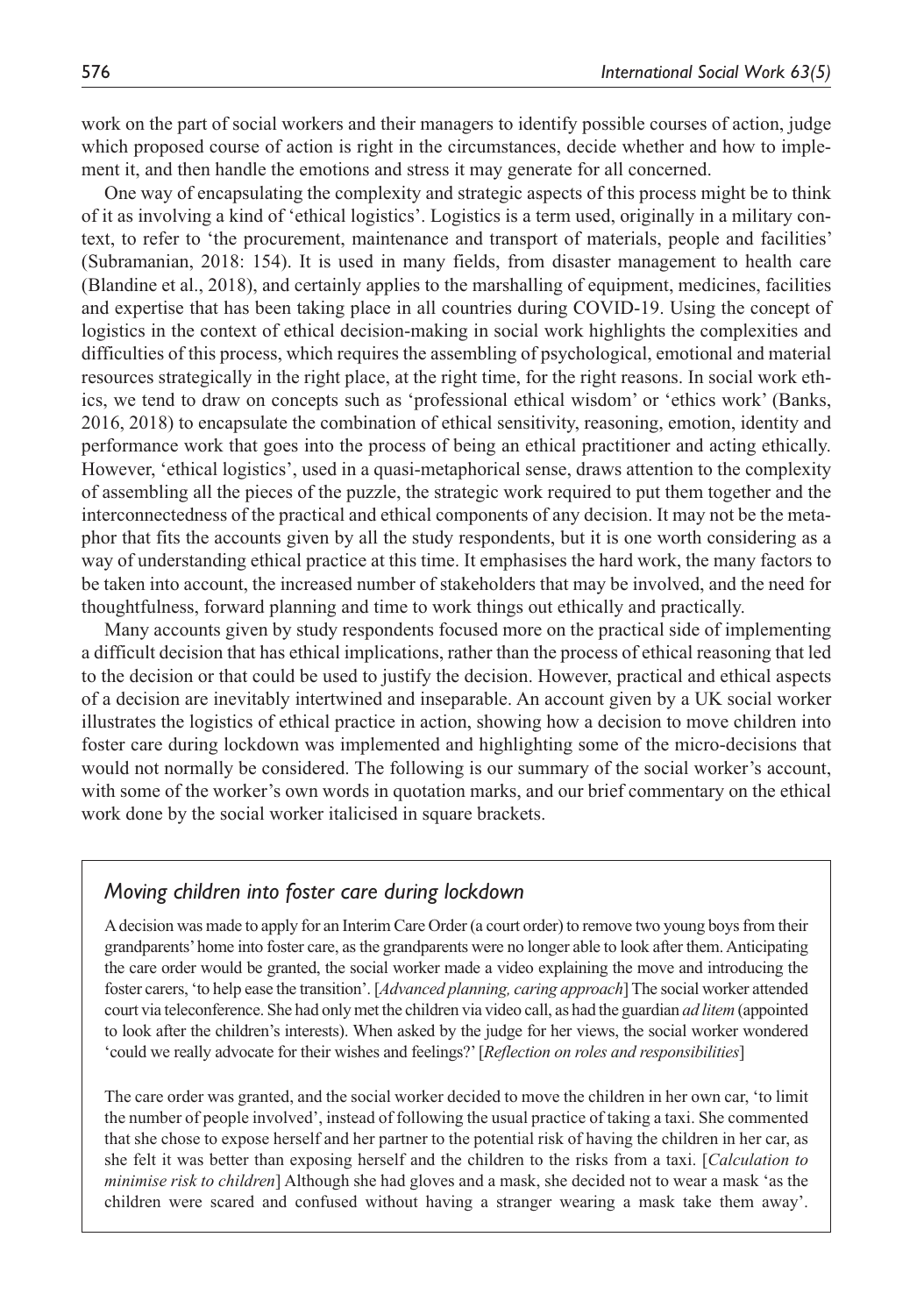[*Balancing health risks against children's feelings*] She was unable to maintain a social distance from the children, having to carry the baby downstairs and hold the hand of the older one while crossing a road. She commented: 'there was no other option'. Similarly, she also came close to the foster carer. [*Recognising need for social distance, but judges it is impossible*] She also 'made the choice to spend time with the children settling them in, as opposed to leaving', while recognising this increased the levels of risk to all parties [*Considered choice to take risk*]

The social worker remarked that she felt 'anxious throughout', receiving little guidance or emotional support from her manager. [*Emotion, anxiety*] She commented: 'I am used to assessing risk in others but now I am a potential risk, and now I am at potential risk. This makes me feel very uneasy'. [*Reflecting on new sources of risk*] She concluded: '. . . despite how I was feeling I was determined to make the move as smooth and easy for the children as their move into foster care will be something they remember for ever'. [*Carrying out her role as well as possible in the interests of the children*]

The mental and physical effort illustrated in this one account is typical of the extra work undertaken by many social workers during COVID-19 just to continue to practise in abnormal circumstances. This social worker used her expertise and sensitivity to make the experience as positive as possible for the children, clearly working within an (unspoken) ethical framework of prioritising care, safety and well-being of the children and all concerned. Whether she took the right actions is hard for an outsider to judge. There were accounts from other social workers about deciding not to move children, not entering houses and meeting with children in a garden. There were also many other accounts of workers feeling, like this one, unsupported by managers and having to work things out for themselves. Given the ethical logistics involved in undertaking this particular move, and many other everyday practices in social work, the value of dialogue with colleagues and managers to talk through options and develop new ways of working is obvious. A very good example of this was given by a social worker in a community service centre in Hong Kong, who reported that concerns were gathered from colleagues about how to continue their work safely, and together they figured out what safety precautions would work best and formulated workable guidelines for service provision. Their motivation for continuing services as near-normally, yet as safely, as possible was the same as that of the UK social worker: a commitment to supporting people in need at a time when needs are greater and inaction risks greater harm. As an Italian social worker commented, 'Sometimes deciding is difficult, especially if the options are both unfavourable, but not deciding is leaving everything to maybe, to uncertainty [which] is even worse'.

### **COVID-19 as a crisis of social justice**

Viruses don't discriminate, societies and systems do. (Schalatek, 2020)

As with many global crises, the COVID-19 pandemic exposes the ways in which social safety nets are frayed. People who are dependent on government and NGO services for basic needs such as food and shelter are thus at increased risk when those services cease to function (Bauer, 2020; Berg-Weger and Morley, 2020; World Bank, 2020). Resource scarcity differentially affects groups without the social or financial capital to vie for goods. Similarly, risks of exposure to the virus through work and caregiving roles are borne more heavily by low-wage, female and minority persons (North, 2020). And the pandemic itself exacts a greater toll on already vulnerable, ill and disenfranchised groups (Rosalsky, 2020). The professionals who responded to our survey gave abundant examples of the ways in which the global pandemic has revealed and worsened existing social inequities. As a social worker in the United States leading a domestic violence programme commented,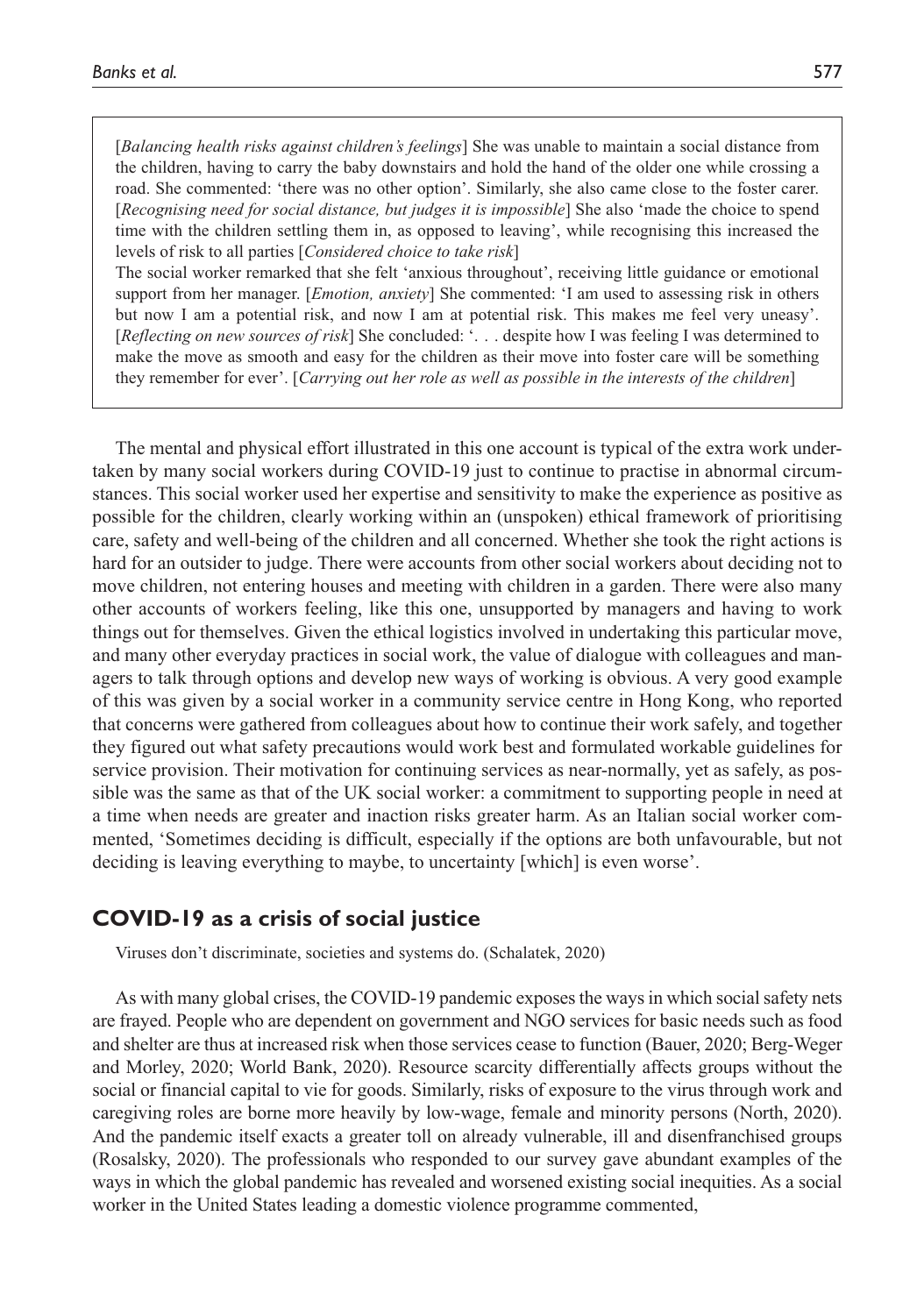It is clear that the current public health crisis is highlighting what we have known for decades, the division between those who have and those who have not is enormous. Trying to balance compassionate accountability, be a part of a criminal legal response to domestic violence, help create safety for survivors and victims AND navigate a global pandemic ethically has been overwhelming.

Study respondents expressed concerns about how already at-risk service users would survive when necessary services were closed to mitigate spread of the virus, curtailed due to worker shortages, or converted to electronic service delivery. Examples they offered included food insecurity as a result of closed schools, isolation in the absence of community centres and the loss of in-home therapeutic services needed to sustain frail children and older people. For service users already vulnerable due to family abuse, drug or alcohol addiction, or suicidal ideation, the loss of support in the pandemic might have injurious, even deadly, consequences.

Not all citizens possess the ability to advocate for needed services or implement measures to protect themselves from the virus (Walter-McCabe, 2020). These distinctions can be linked to long-standing political, socioeconomic, racial and ethnic disparities. The respondents in our study identified the many ways these inequities emerged in the pandemic and the ethical dilemmas that resulted: crowded residential or home conditions, transfers to congregate settings where the rate of infection might be higher, and 'essential' (but often low-wage) workers who faced increased exposure to the virus on the job or via public transit. In our study and others, the ability to access needed tests, work from home or avoid public interaction to procure groceries or medicine was unequally distributed (Van Dorn, et al., 2020).

Another disparity revealed by the pandemic has emerged among those afflicted by COVID-19. Communities of colour, immigrants and the poor have had higher rates of infection and, when infected, more severe results (Oppel et al., 2020). Similarly, the effects of lockdown have been felt disproportionately by the world's poor, including people in low-paid, insecure jobs (Broadbent et al., 2020). While few social workers in the survey noted these population-based incidents, they did identify the underlying vulnerabilities that create disproportionate risk. In this respect, we find similarities with other data about the stratified risks embedded in the lack of basic health care, higher rates of underlying health conditions and entrenched biases about which groups in society are worthy of rescue. As North (2020) comments in relation to the United States:

Overall, the lesson of the pandemic so far is that while the virus itself can infect anyone, those hit hardest by the national and worldwide crisis around it are those who were already hurting – experiencing racism, housing instability, job insecurity, and other ills that disproportionately affect marginalized communities around the country.

### **Rethinking and reconstructing social work**

While many respondents focused on the immediate challenges faced during the COVID-19 pandemic, some reflected on the lessons learned and the implications for social work in the future, and for re-designing social policies to address more adequately the needs of people and communities and engage with general injustices. The need for more investment in social care and social and community development was a key theme. In many countries, the virus outbreak has exposed weaknesses in under-funded and under-valued social services. In countries where social workers felt their profession was not yet recognised (as described by respondents from Brunei, Congo, Guinea and Nigeria, for example), social workers were involved in strengthening community support networks, as the existing state and NGO services did not have the capacity to cope with the increased material, psychological and educational needs.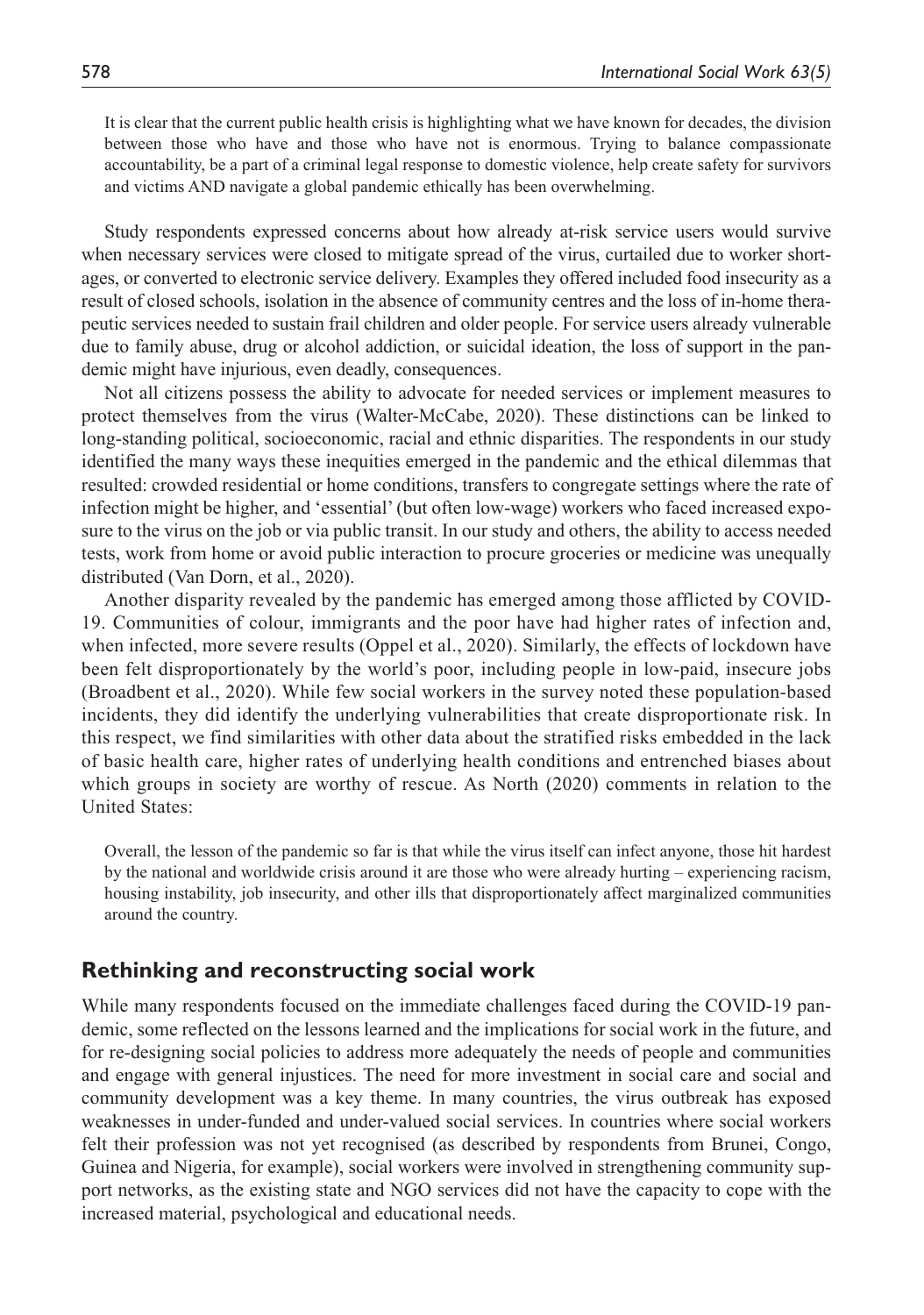The experience of the pandemic has also highlighted the importance of community-based and voluntary support networks in neighbourhoods and communities of interest and identity in all parts of the world. The role of social workers and community development workers in facilitating these networks has been crucial (Deng, 2020; Truell, 2020). While this response might be easier in more communal societies with already-established formal or informal community infrastructures, social workers elsewhere expressed the need for more community-based work as well as for more interdisciplinary and inter-agency cooperation. The coordination between services is fundamental to address multi-dimensional problems and to improve services.

Social workers in many countries, including Canada, France, Spain, USA and Slovenia, pointed out that social work is both a value-based and science-based profession, and that rapid responses need to be developed collaboratively and tested with rigour before implementation. Yet while there were many examples of thoughtful and creative practice by individuals, as a Spanish social worker commented, 'The ethical challenge is more structural and organizational than personal'. The capacity to adapt to change should be one of the characteristics of social work. It is therefore necessary to learn from the pandemic, look for new strategies and consider what kind of profession social work should be. Several respondents reported that the procedural guidelines in place, often issued by central or local governments, were insufficient, confusing and detached from real-life situations. This is where social work could provide insights for policy planning, based on practitioners' expertise in understanding first-hand the needs of people and communities.

The crucial role of social workers in working with the social, psychological and household-level economic impact of the virus and the need for greater respect and visibility for the role of social work were highlighted. This was prominent both in countries where social work is still considered an emerging profession and in those with long-standing traditions of social work. In the former, the concern was to raise the profile of social workers as key professionals alongside health care workers. In the latter, a primary concern was how to maintain the autonomy of the profession and counter the dangers of managerialism, further bureaucratisation and the instrumentalisation of social work in the cause of the pandemic. A French social worker, referring to the practice of social workers being recruited to count and monitor COVID-infected people, vividly described them as 'brigades of guardian angels'. This respondent warned against social workers being employed in practices that are not the profession's own, and that may be more controlling than empowering and thus run counter to the profession's ethical principles. This thinking was echoed by a Dutch social worker, who noted that while the warm-hearted charitable provision of material and psychological support to the needy made social workers feel good, in the long term the charity approach is disempowering and may even impede the development of essential community-based networks and independent, sustainable community organisations.

Several social workers expressed concerns that practices developed during the pandemic involving little or no personal contact might linger on or be installed permanently, due to being relatively efficient and low in cost. The importance of guarding against what Aluffi Pentini and Lorenz (2020) call 'digital erosion' was regarded as crucial (p. 6). Many felt that the practice realities during COVID-19 have exposed existing weaknesses in the social work profession, thus providing an opportunity to reflect on the nature and practice of social work, how the profession might be better prepared for similar situations in the future and might regain its professional confidence. Amid social workers' concerns for the undermining of the profession's role and autonomy, on a more positive note, an Italian social worker suggested that there had been productive learning from the pandemic experience, describing the process of going from 'work as usual' to unusual ways of working. This social worker commented,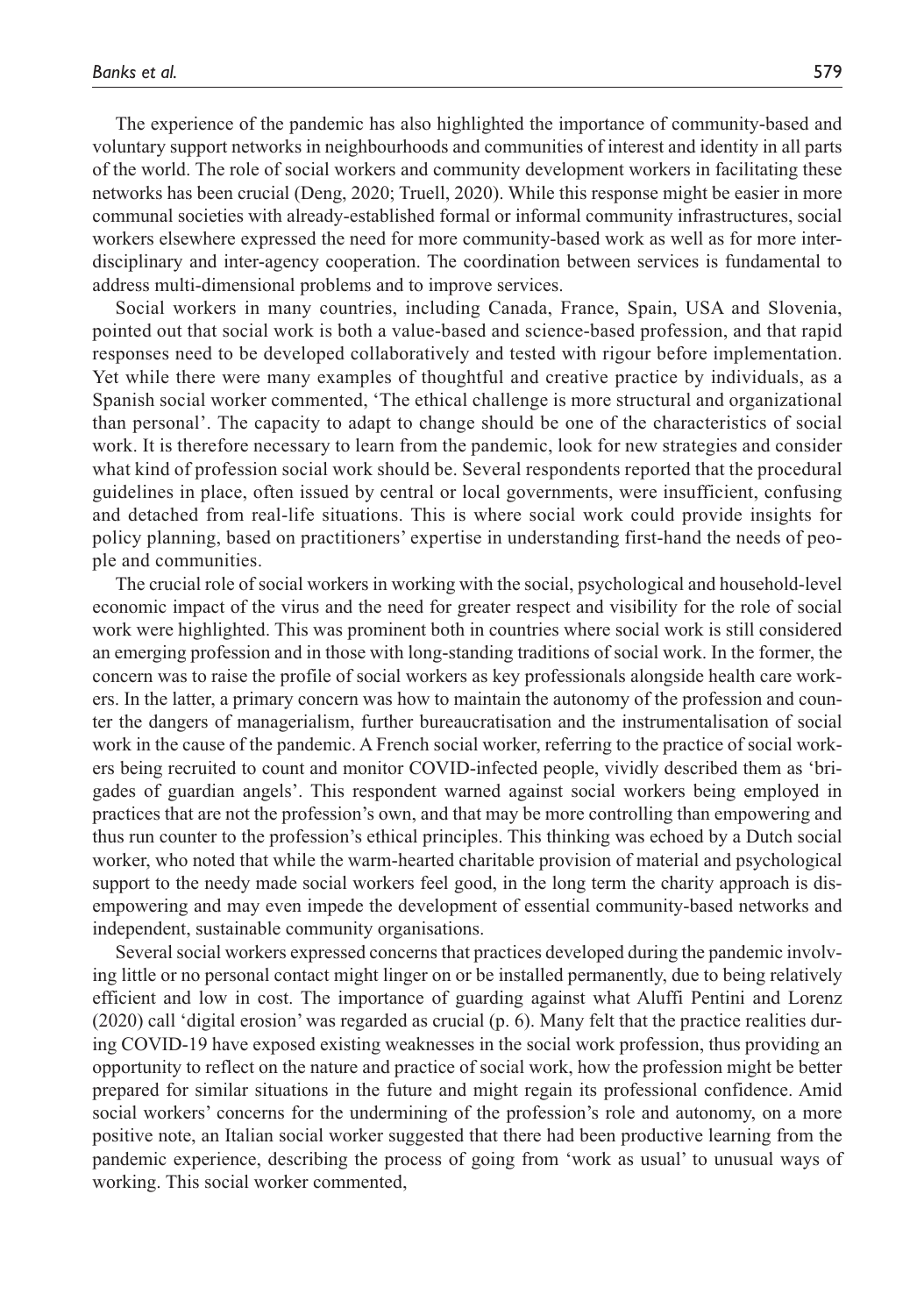I believe that on the whole, from my personal and professional point of view, the difficulties caused by the emergency have brought more innovation and farsightedness rather than negative consequences.

While not all respondents shared the sentiments of hope expressed by this Italian social worker, it is important for the social work profession to identify the opportunities arising from the experience of the pandemic and to remain 'vigilant and hopeful on human rights' (O'Leary and Tsui, 2020: 417). We can learn from the creativity of practitioners around the world in advocating for greater social justice and working to re-invigorate social work as a communitybased empowering practice with social change at its heart (see IFSW, 2020; Miller and Lee, 2020; Truell, 2020).

### **Concluding comments**

In asking for accounts of ethical challenges, we invited people to share their experiences of difficult situations, when they struggled to work out what was right, or were unable to treat people with respect, accord them the dignity they deserved or support them in the ways they needed. The ethical complexities of working in pandemic conditions of risk, uncertainty and stark inequities were vividly communicated, showing the efforts needed to assemble the required psychological and material resources to practise as ethically and effectively as possible – what we call 'ethical logistics'. However, alongside accounts of exhaustion, anxiety and fear, there were also stories of creative responses, caring practice and pride at belonging to a profession whose members have a commitment to being compassionate, fair, resourceful and working for societal change. This is heartening, but as the social worker from Brunei quoted earlier said, 'As a social worker it is not a work of one, it needs togetherness and cooperation from different agencies to help with the decision making'.

If social workers collectively are to play an effective role during the COVID-19 pandemic, other crises, and beyond, then international agencies, governments, professional associations and employers all have a part to play alongside social workers in creating the conditions for ethical practice. It is vital that governments recognise the critical role played by social workers, ensuring provision of necessary protective equipment and issuing clear guidelines on how to maintain social work services with a commitment to human rights and social justice during a pandemic. Professional associations, employers and social workers themselves must also be prepared collectively to rethink how to apply professional values and principles in new contexts, taking time to examine critically the full ethical implications of digital working, new types of risk assessments and the reconfiguring of welfare provision in the context of the exacerbation of the inequities experienced by people who use or need social work services.

#### **Acknowledgements**

Thanks to all the social workers, students and academics who took time away from their busy lives to share their insights and experiences; national and provincial associations of social workers for distributing the survey; members of the IFSW Ethics Commission and IFSW staff for their support; Didier Dubasque, Audrey Gonin, Brenda Harvey, Annalisa Pasini, Maria Sanfelia, Sirpa Saario and Viktor Virag for additional translation and interviews; Mariko Kimura and Viktor Virag for work on the Japanese survey; Teresa Bertotti for ongoing support and encouragement; and Durham University for financial assistance.

#### **Declaration of conflicting interests**

The author(s) declared no potential conflicts of interest with respect to the research, authorship and/or publication of this article.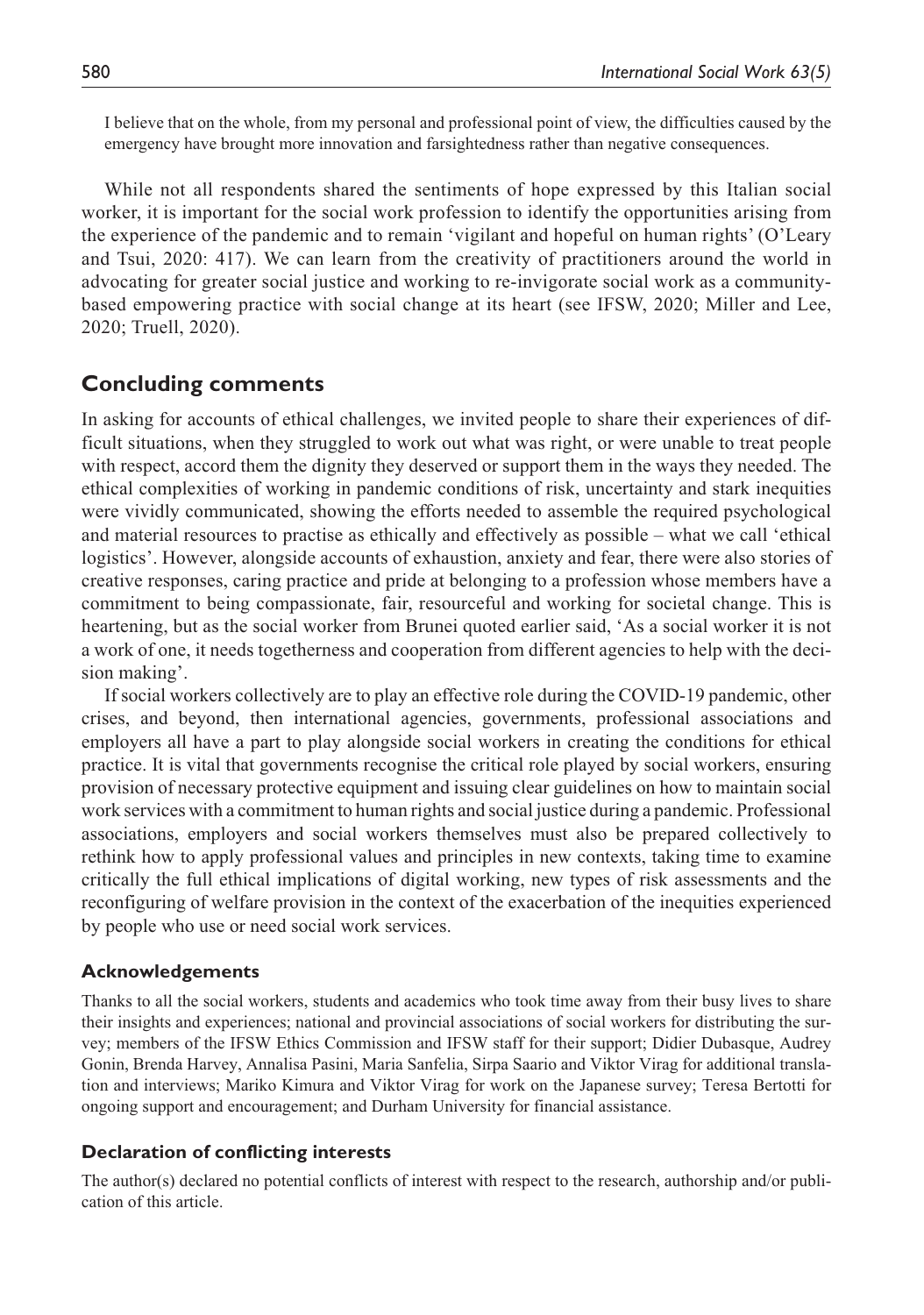#### **Funding**

The author(s) disclosed receipt of the following financial support for the research, authorship and/or publication of this article: A small grant for research assistance was received from Durham University (UK) from the Economic and Social Research Council Impact Acceleration Account, reference ES/T501888/1.

#### **ORCID iDs**

Sarah Banks D <https://orcid.org/0000-0002-2529-6413> Tian Cai **D** <https://orcid.org/0000-0002-4540-5680> Jane Shears **D** <https://orcid.org/0000-0002-7618-1456> María Jesús Úriz D <https://orcid.org/0000-0001-6695-9140>

#### **References**

- Aluffi Pentini, A. and W. Lorenz (2020) 'The Corona Crisis and the Erosion of "the Social" Giving a Decisive Voice to the Social Professions', *European Journal of Social Work*. Available online at: [https://](https://www-tandfonline-com.ezphost.dur.ac.uk/doi/full/10.1080/13691457.2020.1783215) [www-tandfonline-com.ezphost.dur.ac.uk/doi/full/10.1080/13691457.2020.1783215](https://www-tandfonline-com.ezphost.dur.ac.uk/doi/full/10.1080/13691457.2020.1783215) (accessed 13 July 2020).
- Banks, S. (2016) 'Everyday Ethics in Professional Life: Social Work as Ethics Work', *Ethics and Social Welfare* 10(1): 35–52.
- Banks, S. (2018) 'Practising Professional Ethical Wisdom: The Role of "Ethics Work" in the Social Welfare Field', in D. Carr (ed.) *Cultivating Moral Character and Virtue in Professional Practices*, pp. 55–69. Abingdon: Routledge.
- Banks, S., T. Cai, E. de Jonge, J. Shears, M. Shum, A.M. Sobočan, K. Strom, R. Truell, M. J. Úriz and M. Weinberg (2020) *Ethical Challenges for Social Workers during Covid-19: A Global Perspective*. Rheinfelden: International Federation of Social Workers. Available online at: [https://www.ifsw.org/wp](https://www.ifsw.org/wp-content/uploads/2020/07/2020-06-30-Ethical-Challenges-Covid19-FINAL.pdf)[content/uploads/2020/07/2020-06-30-Ethical-Challenges-Covid19-FINAL.pdf](https://www.ifsw.org/wp-content/uploads/2020/07/2020-06-30-Ethical-Challenges-Covid19-FINAL.pdf) (accessed 13 July 2020).
- Bauer, L. (2020) 'The COVID-19 Crisis Has Already Left Too Many Children Hungry in America', *Brookings*. Available online at: [https://www.brookings.edu/blog/up-front/2020/05/06/the-covid-19-cri](https://www.brookings.edu/blog/up-front/2020/05/06/the-covid-19-crisis-has-already-left-too-many-children-hungry-in-america/)[sis-has-already-left-too-many-children-hungry-in-america/](https://www.brookings.edu/blog/up-front/2020/05/06/the-covid-19-crisis-has-already-left-too-many-children-hungry-in-america/) (accessed 13 July 2020).
- Berg-Weger, M. and J. Morley (2020) 'Loneliness and Social Isolation in Older Adults during the COVID-19 Pandemic: Implications for Gerontological Social Work', *The Journal of Nutrition, Health & Aging* 24(5): 456–8.
- Blandine, A., B. Smail and M. Bourlakis (2018) 'Healthcare Logistics and Supply Chain Issues and Future Challenges', *Supply Chain Forum: An International Journal* 19(1): 1–3.
- Broadbent, A., D. Walker, K. Chalkidou, R. Sullivan and A. Glassman (2020) 'Lockdown Is Not Egalitarian: the Costs Fall on the Global Poor', *The Lancet* 396: 21–2.
- Deng, S. (2020) 'Social Resilience Construction in the Epidemic Crisis and Social Work Positioning', *Journal of Social Work (China)* 287(2) (English abstract of article published in Chinese. DOI: 10.3969/j.issn.1672-4828.2020.02.009). Available online at: [https://oversea-cnki-net.ezphost.dur](https://oversea-cnki-net.ezphost.dur.ac.uk/KXReader/Detail?dbcode=CJFD&filename=SHGO202002010&uid=WEEvREcwSlJHSldRa1FhcTdnTnhYWU9PcmR3d1JEUFJ4YWQ2MHkzbExpND0=$9A4hF_YAuvQ5obgVAqNKPCYcEjKensW4IQMovwHtwkF4VYPoHbKxJw!!) [.ac.uk/KXReader/Detail?dbcode=CJFD&filename=SHGO202002010&uid=WEEvREcwSlJHSldRa1](https://oversea-cnki-net.ezphost.dur.ac.uk/KXReader/Detail?dbcode=CJFD&filename=SHGO202002010&uid=WEEvREcwSlJHSldRa1FhcTdnTnhYWU9PcmR3d1JEUFJ4YWQ2MHkzbExpND0=$9A4hF_YAuvQ5obgVAqNKPCYcEjKensW4IQMovwHtwkF4VYPoHbKxJw!!) [FhcTdnTnhYWU9PcmR3d1JEUFJ4YWQ2MHkzbExpND0=\\$9A4hF\\_YAuvQ5obgVAqNKPC](https://oversea-cnki-net.ezphost.dur.ac.uk/KXReader/Detail?dbcode=CJFD&filename=SHGO202002010&uid=WEEvREcwSlJHSldRa1FhcTdnTnhYWU9PcmR3d1JEUFJ4YWQ2MHkzbExpND0=$9A4hF_YAuvQ5obgVAqNKPCYcEjKensW4IQMovwHtwkF4VYPoHbKxJw!!) [YcEjKensW4IQMovwHtwkF4VYPoHbKxJw!!](https://oversea-cnki-net.ezphost.dur.ac.uk/KXReader/Detail?dbcode=CJFD&filename=SHGO202002010&uid=WEEvREcwSlJHSldRa1FhcTdnTnhYWU9PcmR3d1JEUFJ4YWQ2MHkzbExpND0=$9A4hF_YAuvQ5obgVAqNKPCYcEjKensW4IQMovwHtwkF4VYPoHbKxJw!!) (accessed 13th July 2020).
- International Federation of Social Workers (IFSW) (2018) *Global Social Work Statement of Ethical Principles*. Rheinfelden: International Federation of Social Workers. Available online at: [https://www.](https://www.ifsw.org/statement-of-ethical-principles/?hub=main) [ifsw.org/statement-of-ethical-principles/?hub=main](https://www.ifsw.org/statement-of-ethical-principles/?hub=main) (accessed 13 July 2020).
- International Federation of Social Workers (IFSW) (2020) *The Social Work Response to Covid-19 Six Months on: Championing Changes in Services and Preparing for Long-Term Consequences*. Rheinfelden: International Federation of Social Workers. Available online at: [https://www.ifsw.org/wp-content/](https://www.ifsw.org/wp-content/uploads/2020/07/2020-07-01-SW-Response-to-COVID-19-Six-Months-On.pdf) [uploads/2020/07/2020-07-01-SW-Response-to-COVID-19-Six-Months-On.pdf](https://www.ifsw.org/wp-content/uploads/2020/07/2020-07-01-SW-Response-to-COVID-19-Six-Months-On.pdf) (accessed 13 July 2020).
- McAuliffe, D. (2014) *Interprofessional Ethics: Collaboration in the Social, Health and Human Services*. Port Melbourne: Cambridge University Press.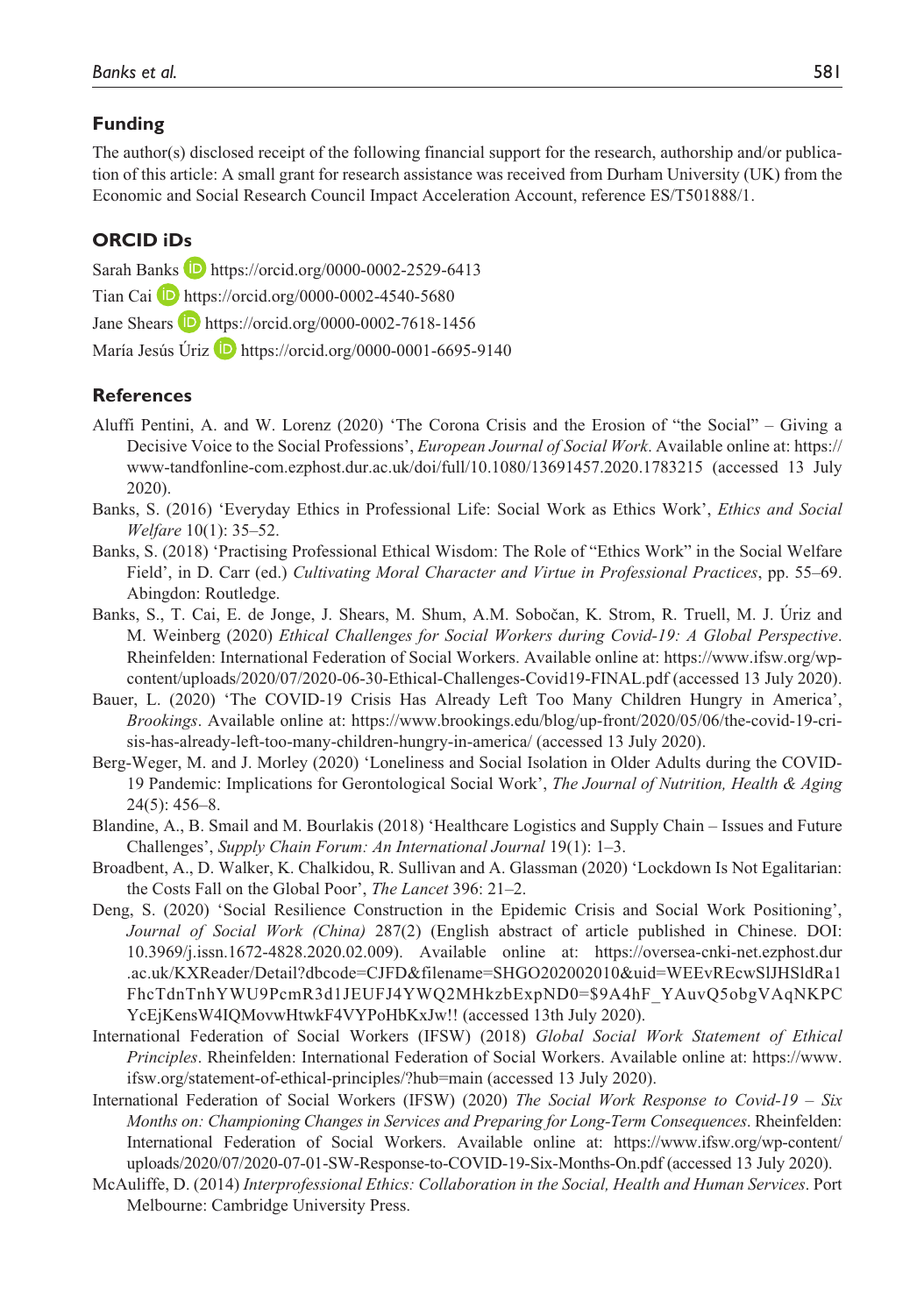- Miller, V. and H. Lee (2020) 'Social Work Values in Action during COVID-19', *Journal of Gerontological Social Work*. Available online at: [https://www.tandfonline.com/doi/abs/10.1080/01634372.2020.17697](https://www.tandfonline.com/doi/abs/10.1080/01634372.2020.1769792?journalCode=wger20) [92?journalCode=wger20](https://www.tandfonline.com/doi/abs/10.1080/01634372.2020.1769792?journalCode=wger20) (accessed 13 July 2020).
- North, A. (2020) 'Every Aspect of the Coronavirus Pandemic Exposes America's Devastating Inequalities', *Vox*. Available online at: [https://www.vox.com/2020/4/10/21207520/coronavirus-deaths-economy](https://www.vox.com/2020/4/10/21207520/coronavirus-deaths-economy-layoffs-inequality-covid-pandemic)[layoffs-inequality-covid-pandemic](https://www.vox.com/2020/4/10/21207520/coronavirus-deaths-economy-layoffs-inequality-covid-pandemic) (accessed 13 July 2020).
- O'Leary, P. and M.-S. Tsui (2020) 'Social Work's Role during and after the Pandemic: Keeping Vigilant and Hopeful on Human Rights', *International Social Work* 63(4): 417–8.
- Oppel, R. Jr., R. Gebeloff, K. Lai, W. Wright and M. Smith (2020) 'The Fullest Look Yet at the Racial Inequity of Coronavirus', *New York Times*. Available online at: [https://www.nytimes.com/interactive/2020/07/05/](https://www.nytimes.com/interactive/2020/07/05/us/coronavirus-latinos-african-americans-cdc-data.html) [us/coronavirus-latinos-african-americans-cdc-data.html](https://www.nytimes.com/interactive/2020/07/05/us/coronavirus-latinos-african-americans-cdc-data.html) (accessed 13 July 2020).
- Rosalsky, G. (2020) 'How the Crisis Is Making Racial Inequality Worse' *Planet Money*. Available online at: [https://www.npr.org/sections/money/2020/05/26/860913793/how-the-crisis-is-making-racial-inequality](https://www.npr.org/sections/money/2020/05/26/860913793/how-the-crisis-is-making-racial-inequality-worse)[worse](https://www.npr.org/sections/money/2020/05/26/860913793/how-the-crisis-is-making-racial-inequality-worse) (accessed 13 July 2020).
- Schalatek, L. (2020) 'The Invisible Coronavirus Makes Systemic Gender Inequalities and Injustices Visible', *Heinrich-Böll-Stiftung*. Available online at: [https://us.boell.org/en/2020/04/30/invisible-coronavirus](https://us.boell.org/en/2020/04/30/invisible-coronavirus-makes-systemic-gender-inequalities-and-injustices-visible?utm_source=website)[makes-systemic-gender-inequalities-and-injustices-visible?utm\\_source=website](https://us.boell.org/en/2020/04/30/invisible-coronavirus-makes-systemic-gender-inequalities-and-injustices-visible?utm_source=website) (accessed 13 July 2020).
- Subramanian, R. (2018) *Disaster Management*. New Delhi: Vikas Publishing.
- Truell, R. (2020) *Covid-19: The Struggle, Success and Expansion of Social Work*. Rheinfelden: International Federation of Social Workers. Available online at: [www.ifsw.org/covid-19-the-struggle-success-and](www.ifsw.org/covid-19-the-struggle-success-and-expansion-of-social-work)[expansion-of-social-work](www.ifsw.org/covid-19-the-struggle-success-and-expansion-of-social-work) (accessed 13 July 2020).
- Van Dorn, A., R. Cooney and M. Sabin (2020) 'COVID-19 Exacerbating Inequalities in the US', *The Lancet* 395: 1243–4.
- Walter-McCabe, H. (2020) 'Coronavirus Pandemic Calls for an Immediate Social Work Response', *Social Work in Public Health* 35(3): 69–72.
- World Bank (2020) 'Food Security and COVID-19'. Available online at: [https://www.worldbank.org/en/](https://www.worldbank.org/en/topic/agriculture/brief/food-security-and-covid-19) [topic/agriculture/brief/food-security-and-covid-19](https://www.worldbank.org/en/topic/agriculture/brief/food-security-and-covid-19) (accessed 13 July 2020).

#### **Author biographies**

Sarah Banks is Professor of Applied Social Sciences in the Department of Sociology and Co-director of the Centre for Social Justice and Community Action, Durham University, UK.

Tian Cai is a doctoral student in the Department of Sociology, Durham University, UK.

Ed de Jonge is Associate Professor at the University of Applied Sciences, Utrecht, The Netherlands.

Jane Shears is Head of Professional Development with the British Association of Social Workers, and Ethics Commissioner for the Europe region of the International Federation of Social Workers.

Michelle Shum is Assistant Professor in the Department of Social Work, Programme Director of Master of Social Science in Social Work, Hong Kong Baptist University, Hong Kong.

Ana M. Sobočan is Assistant Professor and researcher at the Faculty for Social Work, University of Ljubljana, Slovenia.

Kim Strom is the Theimann Professor of Ethics and Professional Practice at the School of Social Work, University of North Carolina at Chapel Hill, USA.

Rory Truell is the Secretary-General of the International Federation of Social Workers and Honorary Professor of Social Work at the University of Essex, UK.